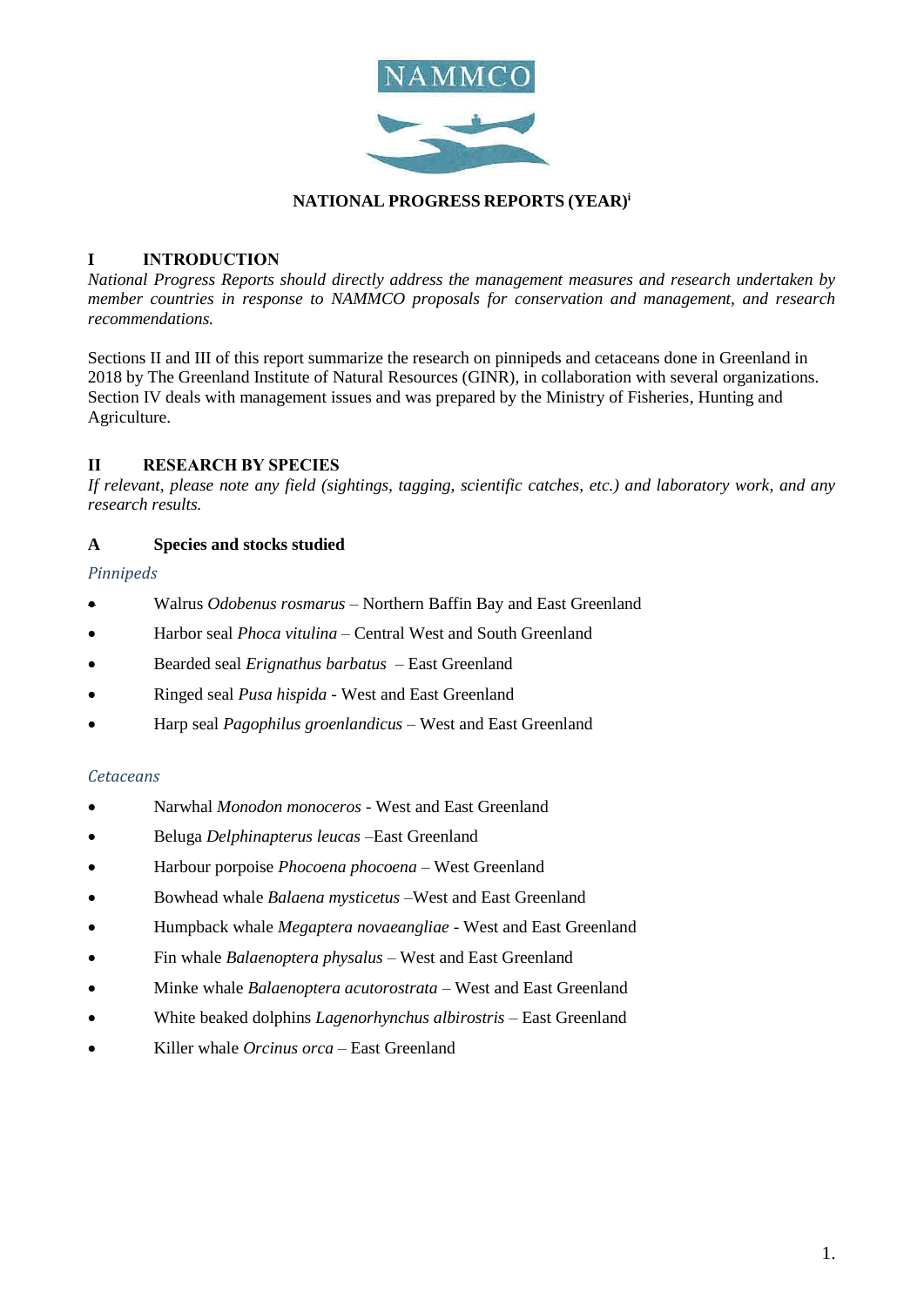# **B Field work in 2018**

# **Walrus**

Work with walruses in 2018 consisted on analyses of a variety of analysis for a NAMMCO assessment during fall and an aerial survey during spring in the North Water Polynya. The survey targeted also beluga, narwhals and bearded seals. In addition, we communicated with people from Pituffik, Qaanaaq, to document terrestrial haul-outs from Wolstenholme Fjord / Uummannap Kangerlua.

# **Seals**

The time-series of ringed seal tagging in Sermilik (Southeast Greenland) and in Kangia (Jacobshavn Icefjord, West Greenland) continued in 2018. The main aim of this work is to obtain oceanographic data for climate analysis. The study is complemented with data obtained from tags of Greenland halibut. A by-product of this study is data on habitat use, movements and ecology of seals and halibut in the Ilulissat Icefjord, Disko Bay.

As part of an environmental study program financed by the oil industry, and in collaboration with the Norwegian Marine Research Institute, data on harp seal pups tagged with satellite senders in the Greenland Sea in April 2017 were analyzed.

A second project from the same environmental study program, this time in collaboration with the University of Aarhus, consisted of tagging ringed seals in the coastal waters of Northeast Greenland in august 2017. Both studies sent data well into 2018.

# **Cetaceans**

An aerial surveys for narwhals was carried out in Dove Bugt, Northeast Greenland in summer 2018, as part of the environmental study program mentioned above.

Target species of other telemetry studies in 2018 were narwhals in East Greenland, as well as fin and minke whales off Maniitsoq, West Greenland and humpback whales in West and East Greenland.

Satellite telemetry of narwhals in East Greenland was complemented with the use of sensors to document feeding events, heart rate and received sound levels to develop techniques for assessing the impact of anthropogenic noise. In East Greenland, telemetry studies in Scoresbysund started in 2010. The 2018 season in Scoresbysund included, as in 2017, controlled exposure experiments using a research vessel with a modified seismic air gun in an area with hydrophones moored into the sea floor and instrumented narwhals.

For the last time in a three year series, a narwhal tagging project was carried out in Kangerlussuaq fjord, East Greenland in August 2018.

As in previous years, the long-term studies of bowhead whales in Disko Bay for 2018 focused on testing technology for combining satellite telemetry and recording sounds on the surface of whale bodies, in order to better understand the effect of sound from seismic air guns. In addition, oceanographic tags that record temperature, salinity, depth and position are under development.

Collection of identification pictures taken by the public of humpback whales flukes and dorsal fins from West Greenland continued throughout 2018. In Nuuk, fieldwork on humpback whales included photoidentification, biopsy sampling, satellite telemetry and drone recordings.

Studies of large whales in Tasiilaq, Southeast Greenland, carried out by the Climate Research Centre in Greenland, continued in 2018. Methods include photo identification, biopsy darting, satellite telemetry, passive acoustic monitoring, oceanographic measurements, distribution of potential prey and analysis of diverse samples from harvested animals.

The Danish Centre for Energy and Environment (DCE), University of Aarhus, maintains a database with observations collected by dedicated marine mammal and sea bird observers on board vessels carrying out seismic surveys under licences provided by the Bureau of Minerals and Petroleum.

# **North Atlantic Marine Mammal Commission**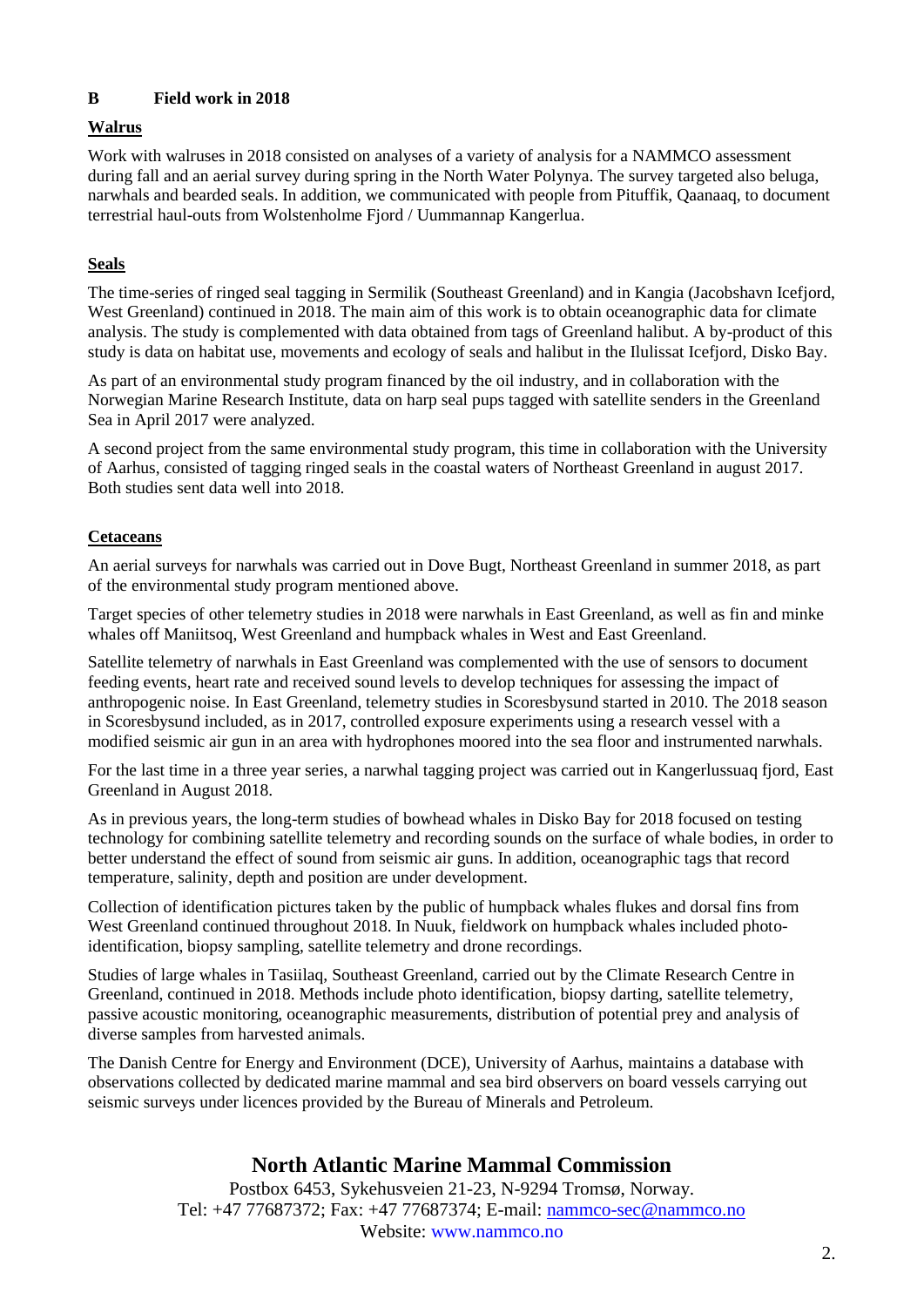## **C Laboratory work in 2018**

Laboratory work carried included the analysis of stomach samples from seals and fish in Nuuk, as well as genetic analyses of bowhead whales at the University of Oslo, and preliminary x-ray spectrometry analysis of trace elements in narwhal teeth.

Sound recordings from moorings in West and East Greenland are being analyzed for estimates of background noise and seasonal occurrence of cetaceans and bearded seals, as well as monitoring of seismic exploration.

## **D Other studies in 2018**

A number of desktop studies were carried out during 2018, including analysis of catch statistics for a number of species and assessments of narwhal and beluga for scientific working groups under NAMMCO/JCNB and of large whales for the IWC.

## **E Research results in 2018**

The majority of research results from the fieldwork of 2018 are not available yet.

## **III ONGOING (CURRENT) RESEARCH**

*A brief description of current year research projects that would be relevant to the Scientific Committee.*

The time-series of ringed seal tagging in Sermilik (Southeast Greenland) and in Kangia (Jacobshavn Icefjord, West Greenland) will continued in 2019.

Marine mammal surveys planned for 2019 include surveys for narwhals during summer in Inglefield Bredning and Melville Bay.

In order to understand the stock delineation and to obtain complementary data for abundance estimates, GINR runs a series of satellite telemetry studies. In 2019, the focus will be on narwhals in East Greenland.

The long-term studies of bowhead whales in Disko Bay will also continue. Work in 2019 will focus on the collection of biopsy samples for mark – recapture abundance estimates.

Telemetry studies of narwhals in Scoresbysund, East Greenland, started in 2010. Tagging is planned for 2019.

Studies of large whales in Tasiilaq, Southeast Greenland, carried out by the Climate Research Centre (GCRC) at GINR will continue.

As in previous years, collection of identification pictures taken by the public of humpback whales flukes and dorsal fins from West Greenland will continue. In Nuuk, fieldwork on humpback whales includes photoidentification, biopsy sampling and satellite telemetry. This work is coordinated by the GCRC.

Other work on marine mammals carried out by the GCRC include the establishment of a network of acoustic and oceanographic moorings and a pilot study to monitor narwhals and glacier fronts with automated cameras.

# **IV ADVICE GIVEN AND MANAGEMENT MEASURES TAKEN**

*Report what kind of management advice (scientific) of relevance for the NAMMCO Council and the Scientific Committee has been provided to the authorities in respective member countries, and, similarly, what management measures have been taken e.g. Executive Orders.* 

Advice and quotas for cetaceans and pinnipeds in the calendar year 2018 are summarized in table 1.

# **North Atlantic Marine Mammal Commission**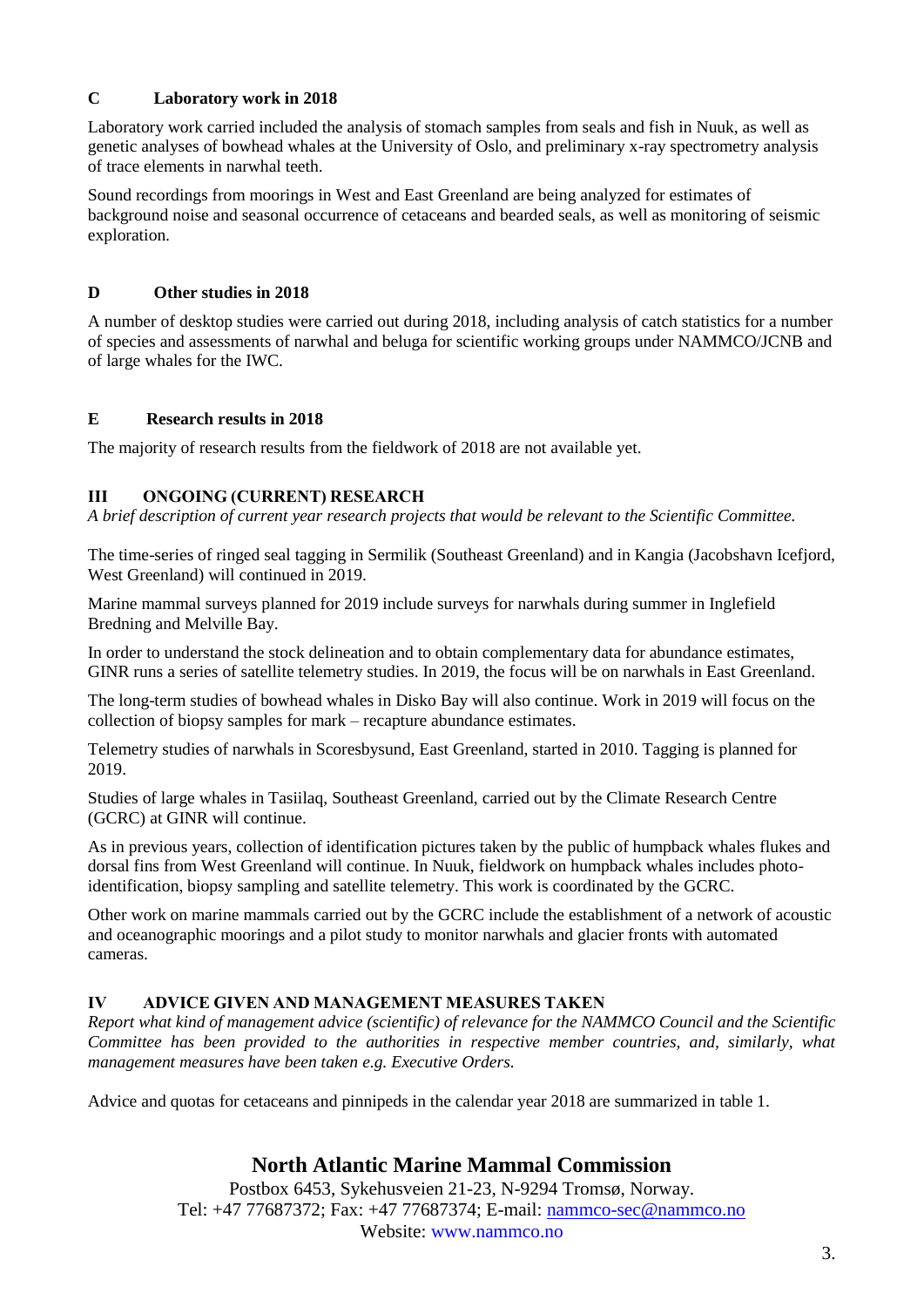Quotas for large whales are set by the IWC. On its meeting in 2014, the IWC agreed upon quotas for the remaining years of the block period 2015 – 2018. The IWC quotas were implemented. At the IWC 67 meeting in 2018, the IWC agreed upon quotas and revised carry-over provisions for the new quota block  $2019 - 2026$ .

A revised Executive Order regulating the hunt on large whales come into force from January 2019. The changes are in line with decisions made at IWC 67 on extension of hunting period for minke whales to all year round and removal of the minimum length limit for hunting fin whales.

The Government of Greenland sets the quotas for narwhals. The quotas for 2018 were in accordance with recommendations from 2015 by NAMMCO and JCNB, however in December 2018, the Government of Greenland decided to raise the quota in Melville Bay and Disko Bay with 20 narwhals in each area. The quota for Melville Bay was on 90 animals, raised from 70 animals. In Disko Bay the narwhal quota was raised from 85 to 105. Catches in Melville Bay during the past several years have consequently been higher than the advice. Surveys from 2007, 2012 and 2014 indicate that the summering stock of narwhals in Melville Bay is relatively small and the level of catches poses a risk of decline higher than recommended by NAMMCO and JCNB.

The quota for narwhals in East Greenland were in accordance with recommendations from 2015 by NAMMCO and JCNB. For Ittoqqortoormiit, the quota was 50 animals, while in Tasiilaq the quota was of 16. The official NAMMCO advice in 2017 was as recommended by the JCNB/NAMMCO JWG in 2015. The JWG met again in spring 2017 and concluded that narwhals below  $72^{\circ}N$  in East Greenland were with a high probability, declining. A reduction of catches to 10 narwhals in Ittoqqortoormiit, 10 in Kangerlussuaq fjord (north of Tasiilaq) and zero south of Kangerlussuaq were recommended. This advice was corroborated by NAMMCO SC in November 2017. The delegation from Greenland requested clarifications on how "small stocks" are defined, and which criteria are used to categorize a stock as a "small stock". The question has been given to SC, and it is expected that an answer to be given during the Annual Meeting in 2019. In 2017, 91 narwhals were reported caught in East Greenland. In 2018, 51 narwhals were reported caught in Ittoqqortoormiit, and 22 were reported caught in Tasiilaq. It is highly probable that the catch of narwhals in East Greenland is not sustainable.

The Government of Greenland sets the quotas for beluga. The quotas for 2018 were in accordance with recommendations from 2015 by NAMMCO and JCNB.

There are no quotas for pilot whale, harbor porpoise, white-sided and white-beaked dolphins and killer whales.

In 2013, NAMMCO recommended that Greenland should take a closer look at the accuracy of catch data for harbor porpoises and killer whales. This work has not been completed.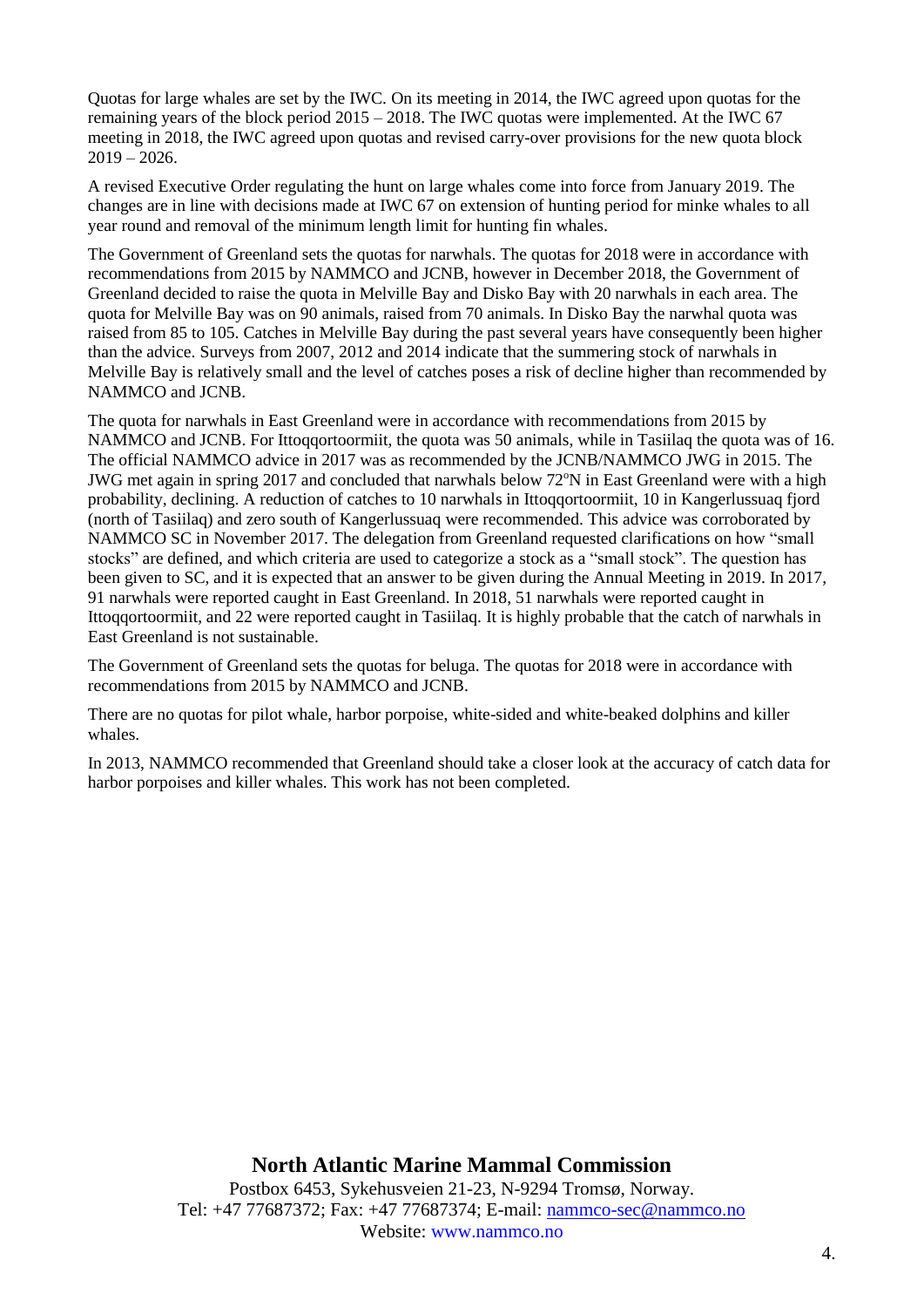

Table 1. Overview of management advice per stock and the quota or other management measures used in 2018.

 $\overline{a}$ 

| <b>Species - stock</b>                         | <b>Advisor</b>           | <b>Advice in 2018</b>                           | <b>Management measure 2018</b>                           |
|------------------------------------------------|--------------------------|-------------------------------------------------|----------------------------------------------------------|
| Harbour seal                                   | <b>NAMMCO</b>            | Total protection                                | Protected since 2010                                     |
| Grey seal                                      | <b>NAMMCO</b>            | Total protection                                | Protected since 2010                                     |
| Harp seal                                      | <b>ICES/NAFO/NAMMCO</b>  | No concern                                      | No catch limit                                           |
| Hooded seal                                    | <b>ICES/NAFO/NAMMCO</b>  | No concern                                      | No catch limit                                           |
| Walrus - Baffin Bay                            | <b>NAMMCO</b>            | 85 landed animals                               | Quota of 85                                              |
| Walrus - Davis Strait / Baffin Island          | <b>NAMMCO</b>            | 100 or less removals                            | Quota of 69                                              |
| Walrus - East Greenland                        | <b>NAMMCO</b>            | 20 or less removals                             | Quota of 18                                              |
| Beluga - West Greenland                        | <b>JCNB &amp; NAMMCO</b> | 320 landed animals.<br>Protection south of 65°N | Quota of 320, of which 20 are allocated<br>south of 65°N |
| Beluga - Qaanaaq                               | <b>JCNB &amp; NAMMCO</b> | Catch of 20 acceptable                          | Quota of 20                                              |
| Narwhal - Etah                                 | <b>JCNB &amp; NAMMCO</b> | 5 landed animals                                | Ouota of 5                                               |
| Narwhal - Inglefield Bredning                  | <b>JCNB &amp; NAMMCO</b> | 98 landed animals                               | Quota of 98                                              |
| Narwhal - Melville Bay                         | <b>JCNB &amp; NAMMCO</b> | 70 landed animals                               | Quota of 90                                              |
| Narwhal - Uummannaq                            | <b>JCNB &amp; NAMMCO</b> | 154 landed animals                              | Quota of 154                                             |
| Narwhal - Disko Bay to South Greenland area    | <b>JCNB &amp; NAMMCO</b> | 97 landed animals                               | Quota of 117 <sup>i</sup>                                |
| Narwhals - Ittoqqortoormiit                    | <b>JCNB &amp; NAMMCO</b> | 50 landed animals                               | Quota of 50                                              |
| Narwhal - Tasiilaq                             | <b>JCNB &amp; NAMMCO</b> | 16 landed animals                               | Quota of 16                                              |
| Bowhead whale - West Greenland / Arctic Canada | <b>IWC</b>               | 5 removals acceptable                           | Quota of 2                                               |
| Humpback whale - West Greenland                | <b>IWC</b>               | 10 removals acceptable                          | Quota of 10                                              |
| Fin whale – West Greenland                     | <b>IWC</b>               | 19 removals acceptable                          | Quota of 19                                              |
| Minke whale - West Greenland                   | <b>IWC</b>               | 164 removals acceptable                         | Quota of 164                                             |
| Minke whale - East Greenland                   | <b>IWC</b>               | 12 removals acceptable                          | Quota of 12                                              |

<sup>&</sup>lt;sup>i</sup> The quota in the Disko Bay area was 85, and the remaining 12 were allocated to West and Southwest Greenland. After quotas were raised in December 2018, the quotas in Disko Bay were 105, and unchanged in West and Southwest Greenland.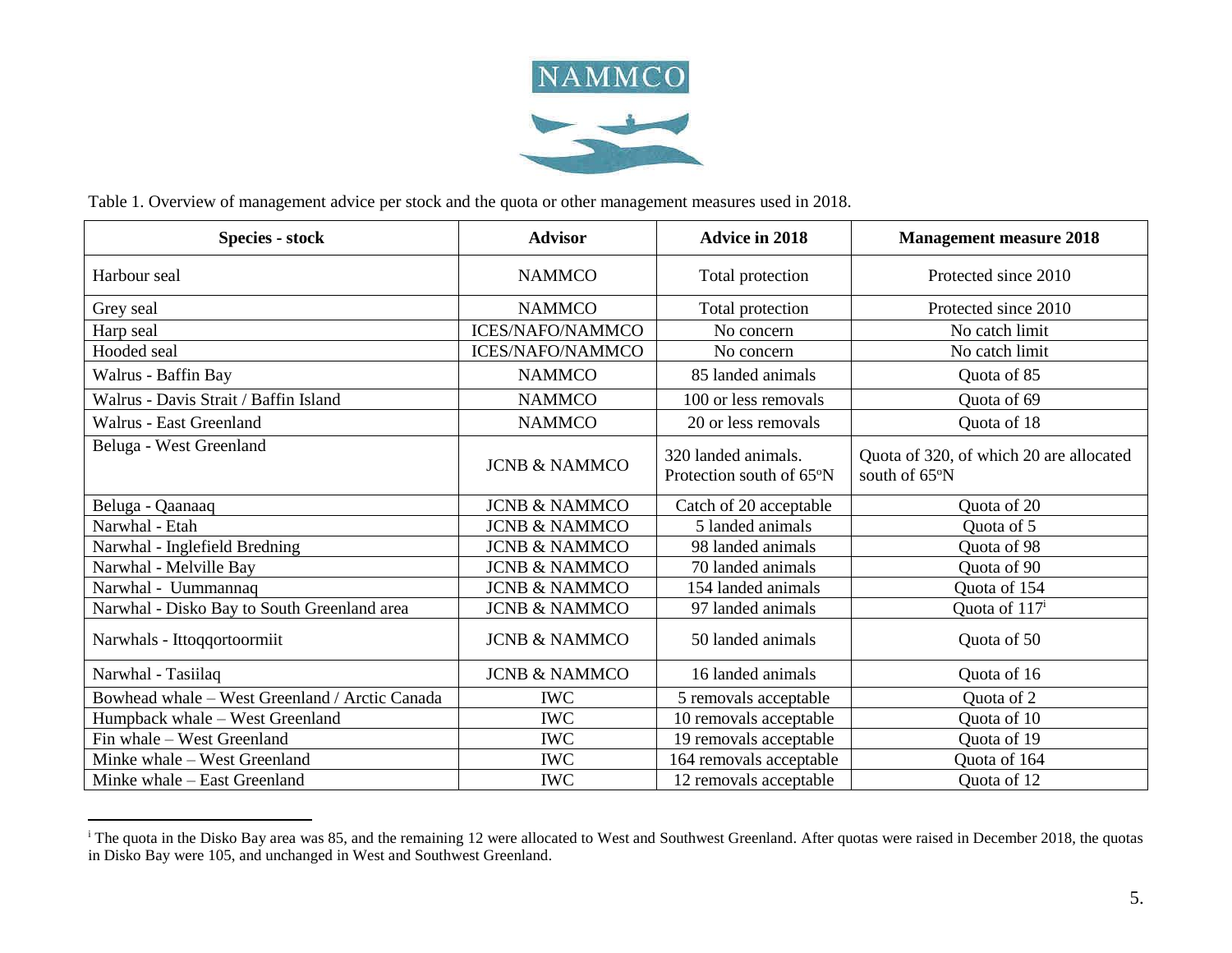

### **V PUBLICATIONS AND DOCUMENTS (2018 ONLY, GINR ONLY)**

*Include titles of publications, reports and documents published in the report year that are likely to be of interest to the work of the Scientific Committee. List peer-reviewed publications first and then "grey" literature separately.*

#### **Peer reviewed**

- Accardo, C.M., Ganley, L.C., Brown, M.W., Duley, P.A., George, J.C., Reeves, R.R., Heide-Jørgensen, M.P., Tynan, C.T. and Mayo, C.A. 2018. Sightings of a bowhead whale (*Balaena mysticetus*) in the Gulf of Maine and its interactions with other baleen whales. J. Cetacean Res. Manage. 19: 23-30.
- Andersen, A. O., M.P. Heide-Jørgensen, J. Flora, 2018. Is sustainable resource utilisation a relevant concept in Avanersuaq? The walrus case. AMBIO<https://doi.org/10.1007/s13280-018-1032-0>
- Blackwell SB, Tervo OM, Conrad AS, Sinding MHS, Hansen RG, Heide-Jørgensen MP (2018) Spatial and temporal patterns of sound production in east Greenland narwhals. PLoS ONE 13(6): e0198295 <https://doi.org/10.1371/journal.pone.0198295>
- Bourque J, Dietz R, Sonne C, St Leger J, Iverson S, Rosing-Asvid A, Hansen M, McKinney MA (2018) Feeding habits of a new Arctic predator: insight from full-depth blubber fatty acid signatures of Greenland, Faroe Islands, Denmark and managed-care killer whales Orcinus orca. Marine Ecology Progress Series 603: 1- 12.
- Chambault P, Albertsen CM, Patterson TA, Hansen RG, Tervo O, Laidre K and Heide-Jørgensen MP (2018) Sea surface temperature predicts the movements of an Arctic cetacean: the bowhead whale. Nature Scientific Reports 8:9658
- Citta JJ, Lowry LF, Quakenbush LT, Kelly BP, Fischbach AS, London JM, Jay CV, Frost KJ, O'Corry Crowe G, Crawford JA, Boveng PL, Cameron M, Von Duyke AL, Nelson M, Harwood LA, Richard P, Suydam R, Heide-Jørgensen MP, Hobbs RC, Litovka DI, Marcoux M, Whiting A, Kennedy AS, George JC, Orr J, Gray T (2018) A multi-species synthesis of satellite telemetry data in the Pacific Arctic (1987–2015): Overlap of marine mammal distributions and core use areas. Deep Sea Research Part II: Topical Studies in Oceanography 2018. [https://doi.org/10.1016/j.dsr2.2018.02.006.](https://doi.org/10.1016/j.dsr2.2018.02.006)
- Desforges JP, Hall A, McConnell B, Rosing-Asvid A, Barber JL, Brownlow A, De Guise S, Eulaers I, Jepson PD, Letcher RJ, Levin M, Ross PS, Samarra F, Vikingson G, ; Sonne C, Dietz R (2018) Predicting global killer whale population collapse from PCB pollution. SCIENCE 361: 6409: 1373-1376.
- Garde E, Bertelsen MF, Ditlevsen S, Heide-Jørgensen MP, Nielsen NH, Frie AK, Olafsdottir D, Siebert U, Hansen SH (2018) Accuracy of the aspartic acid racemization technique in age estimation of mammals and the influence of body temperature. NAMMCO Publications.<https://doi.org/10.7557/3.4400>
- Garde E, Jung-Madsen S, Ditlevsen S, Hansen RG, Zinglersen KB, Heide-Jørgensen MP (2018) Diving behavior of the Atlantic walrus in high Arctic Greenland and Canada. J Exp Mar Bio Ecol 500: 89-99.
- Hansen RG, Boye TK, Larsen RS, Nielsen NH, Tervo OM, Nielsen RD, Rasmussen MH, Sinding M-HS, Heide-Jørgensen MP (2018) Abundance of whales in West and East Greenland in summer 2015. NAMMCO Scientific Publication 11. doi: 10.1101/391680
- Hastrup, K., Oberborbeck Andersen, A., Grønnow, B., Heide-Jørgensen, M.P. 2018. Hunting around the North Water: Drivers of natural and social change over a millennium. AMBIO https://doi.org/10.1007/s13280- 018-1028-9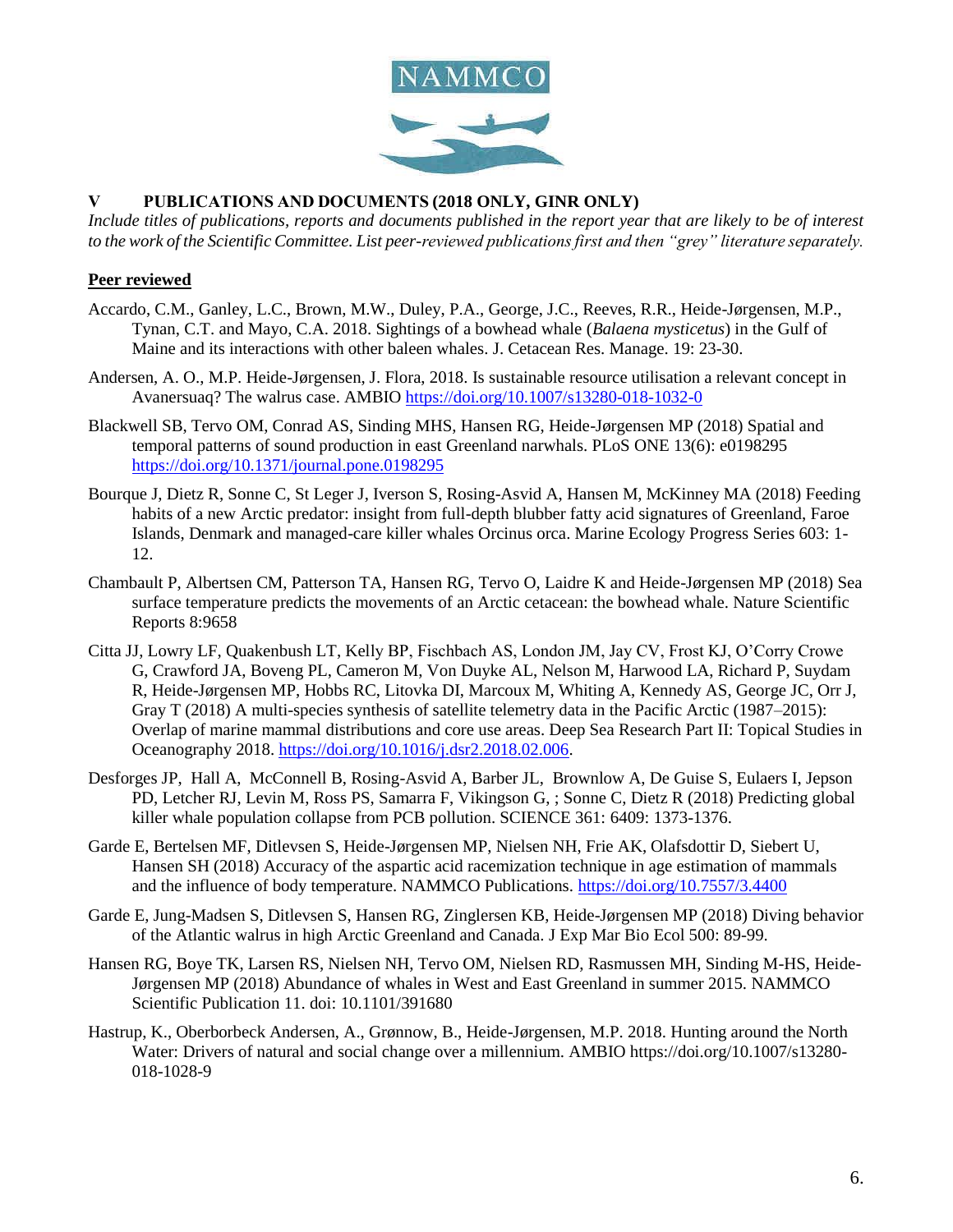- Hauser DDW, Laidre KL, Stern HL (2018) Vulnerability of Arctic marine mammals to vessel traffic in the increasingly ice-free Northwest Passage and Northern Sea Route. Proceedings of the National Academy of Sciences. doi/10.1073/pnas.1803543115
- Hauser DDW, Laidre KL, Stern HL, Suydam RS, Richard PR (2018). Indirect effects of sea ice loss on summerfall habitat and behaviour for sympatric populations of an Arctic marine predator. Diversity and Distributions https://doi.org/10.1111/ddi.12722
- Heide-Jørgensen, M.P. 2017. Narwhal, *Monodon monoceros*. Encyclopedia of Marine Mammals 3rd Edition (Eds. B. Würsig, J.G.M Thewissen, K.M. Kovacs). Elsevier, Academic Press, San Diego, 689-692.
- Hunt KE, Lysiak NSJ, Matthews CJD, Lowe C, Fernández Ajó A, Dillon D, Willing C, Heide-Jørgensen MP, Ferguson SH, Moore MJ, Buck CL (2018) Multi-year patterns in testosterone, cortisol and corticosterone in baleen from adult males of three whale species. Conservation Physiology 6(1): coy049; doi:10.1093/conphys/coy049
- Laidre KL and Regehr EV (2018) Arctic marine mammals. In "Encyclopedia of Marine Mammals" (Bernd Würsig, J.G.M. Thewissen, and Kit M. Kovacs, eds.), 3rd edition. Pp 34-40. Academic Press/Elsevier, San Diego, CA, USA
- Laidre KL, Stirling I, Estes J, Kochnev A and Roberts J (2018). Historical and potential future importance of large whales as food for polar bears. Frontiers in Ecology and the Environment. 16(9): 515-524 doi.org/10.1002/fee.1963
- Nielsen NH, Teilmann J, Sveegaard S, Hansen RG, Sinding M-HS, Dietz R, Heide-Jørgensen MP (2018) Oceanic movements, site fidelity and deep diving in harbour porpoises from Greenland show limited similarities to animals from the North Sea. Marine Ecology Progress Series 597: 259–272 doi:10.3354/meps12588
- Yurkowski DJ, Auger‐Méthé M, Mallory ML, Wong SNP, Grant Gilchrist H, Derocher AE, Richardson E, Lunn NL, Hussey NE, Marcoux M, Togunov R, Fisk AT, Harwood LA, Dietz R, Rosing‐Asvid A, Born EW, Mosbech A, Fort J, Grémillet D, Loset L, Richard PR, Iacozza J, Jean‐Gagnon F, Brown TM, Westdal KH, Orr J, LeBlanc B, Hedges KJ, Treble MA, Kessel ST, Blanchfield PJ, Davis S, Maftei M, Spencer N, McFarlane‐Tranquill CL, Montevecchi WA, Bartzen B, Lynne Dickson D, Anderson C, Ferguson SH (2018) Abundance and species diversity hotspots of tracked marine predators across the North American Arctic. *Diversity and Distributions* 1–18.<https://doi.org/10.1111/ddi.12860>
- Witting, L. (2018) The natural selection of metabolism explains curvature in allometric scaling. Oikos 127: 991- 1000

## **Meeting documents**

- Garde E, Hansen RG, Heide-Jørgensen MP (2018) Catch Statistics and age structures for Atlantic walrus in Greenland 1993 to 2018. NAMMCO SC/25/14-WWG/04.
- Givens, G. H., Allison, C., Donovan, G., George, J.C., Scordino, J., Stachowitsch, M., Suydam, R., Tiedemann, R., Witting, L. (2018) Report of the intersessional correspondence group on drafting an Aboriginal Whaling Scheme. IWC/SC/67b/AWMP21
- GINR (2018) National Progress Report 2017 Greenland. SC/25/NPR-GL
- Heide-Jørgensen MP, Merkel F, Stern H, Garde E, Hansen RG (2018). The sea ice recedes but the walrus just stay. NAMMCO SC/25/14-WWG/05.
- Hansen R. & Heide-Jørgensen MP, Abundance of walrus in the North Water 2018. SC/25/14-WWG/06

# **North Atlantic Marine Mammal Commission**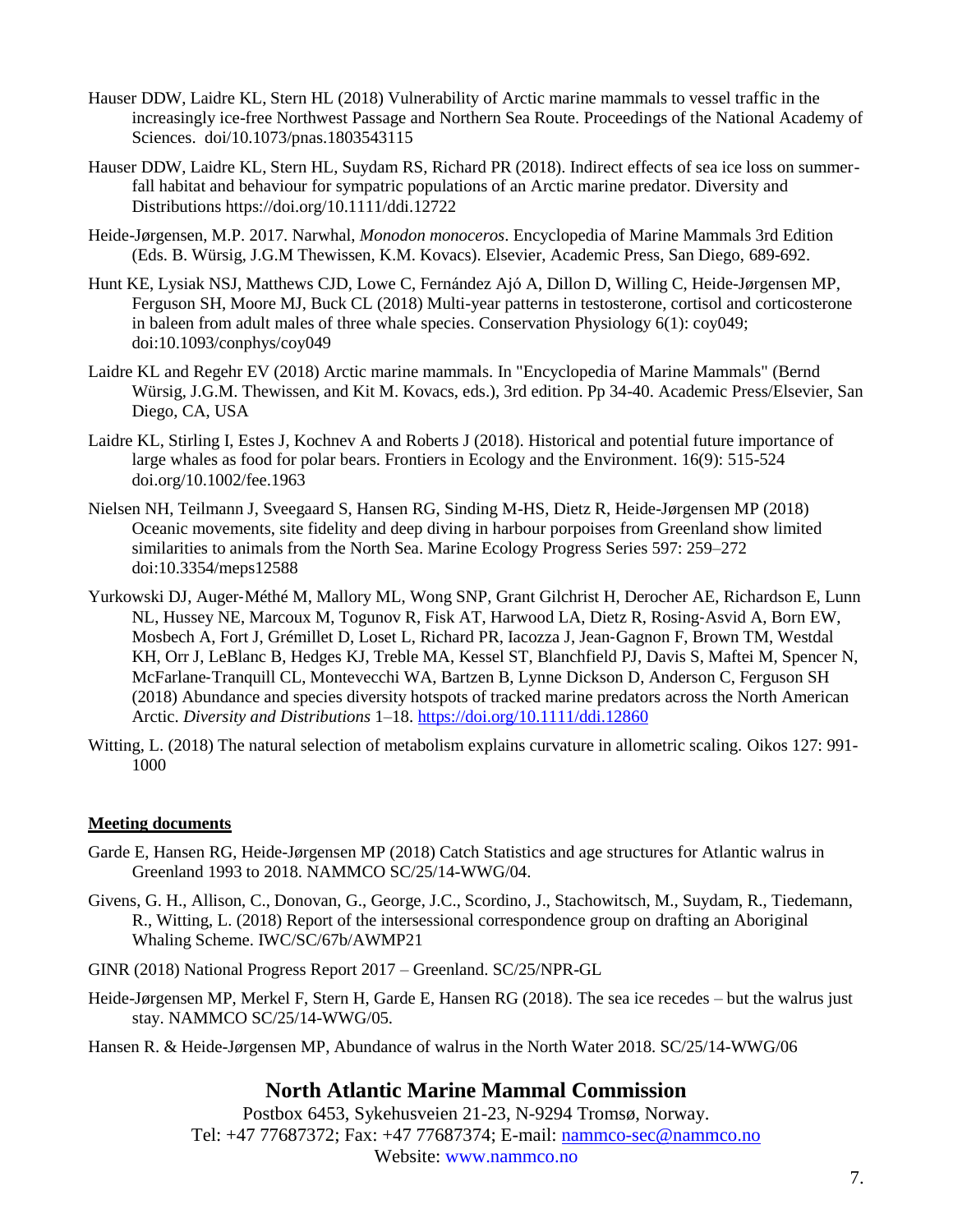- Hansen R, Recalculations for North Water Survey 2018. NAMMCO SC/25/14-WWG/06b
- Hansen R *et al.,* Current and past abundance of walrus in East Greenland. NAMMCO SC/25/14-WWG/07
- Hansen R, Recalculations for Summer Survey in East Greenland. NAMMCO SC/25/14-WWG/07b
- Hansen R. Updated abundance estimates of whales in West and East Greenland in 2005-2015. Hansen RG et al. IWC SC/DXX/AWMPXX
- Witting, L. (2018) A candidate SLA for fin whales in West Greenland. IWC/SC/67b/AWMP13
- Witting, L. (2018) A candidate SLA for the common minke whale in West Greenland. IWC/SC/67b/AWMP14
- Witting, L. (2018) On evaluation trials for West Greenland minke whales. IWC/SC/67b/AWMP18
- Witting, L. (2018) A potential SLA for West Greenland fin whales. IWC/SC/M18/AWMP03
- Witting, L. (2018) On banks in management systems with carryover. IWC/SC/M18/AWMP04
- Witting, L. (2018) Assessment of Baffin-Bay (North Water) walrus 2018. NAMMCO/SC/25/14-WWG/09
- Witting, L. (2018) Assessment of West Greenland East Baffin walrus 2018. NAMMCO/SC/25/14-WWG/10
- Witting, L. (2018) Assessment of West Greenland walrus 2018. NAMMCO/SC/25/14-WWG/11
- Witting, L. (2018) Assessment runs for East Greenland walrus 2018. NAMMCO/SC/25/14-WWG/12
- Witting, L. (2018) Reconsidering a global collapse of killer whale populations. NAMMCO/SC/25/20
- Witting, L. (2018) Saving killer whale populations from a global collapse: rebuttal against Desforges et al. (2018). bioRxiv<http://dx.doi.org/10.1101/474320>

#### **Reports and other written documents**

- GINR (2018) Cites non detriment findings for havpattedyr i Grønland 2018. Greenland Institute of Natural Resources. CITES Scientific Authority in Greenland.
- Lander M, Westgate AJ, Balmer BC, Reid JP, Murray MJ, and Laidre KL (2018) "Tagging and Tracking", Chapter 32 in CRC Handbook of Marine Mammal Medicine, 3rd Edition. F. M. D. Gulland, L. A. Dierauf, K. L. Whitman (Eds), pages 767-798
- Lemming, NE (2018) Ecology of harbour porpoises in Greenland extreme living on the light of other populations? Ph.d. afhandling ved Aarhus Universitet, 128 sider
- Merkel FR, Franke A, Ugarte F, Statham S, Ferguson S, Wenzel G, Hotson C, Gauthier G, Lee D, Berteaux A (2018) Hunting. In: Mosbech A, Lemay M, Simon M, Merkel F, Christensen T, Jacobsen RB, Egede P, Falk K (eds) Adaptation Actions for a Changing Arctic: Perspectives from the Baffin Bay/Davis Strait Region. Arctic Monitoring and Assessment Programme (AMAP), Oslo, Norway, p. 177-194
- Merkel FR, Tremblay JE (2018) Living resources. In: Adaptation Actions for a Changing Arctic: Perspectives from the Baffin Bay/Davis Strait Region. Arctic Monitoring and Assessment Programme (AMAP), Oslo, Norway, p. 133-199
- Riget F, Mosbech A, Boertmann D, Wegeberg S, Merkel F, Aastrup P, Christensen T, Ugarte F, Hedeholm R, Fritt-Rasmussen J (2019) The seas around Greenland: An environmental status and future perspective. In: Sheppard CRC (ed) World Seas: Ecological Issues and Environmental Impacts Volume I: Europe, the Americas and West Africa. Elsevier, Inc., Cambridge, MA, USA, p. 45-68. 978-0-12-805068-2

# **North Atlantic Marine Mammal Commission**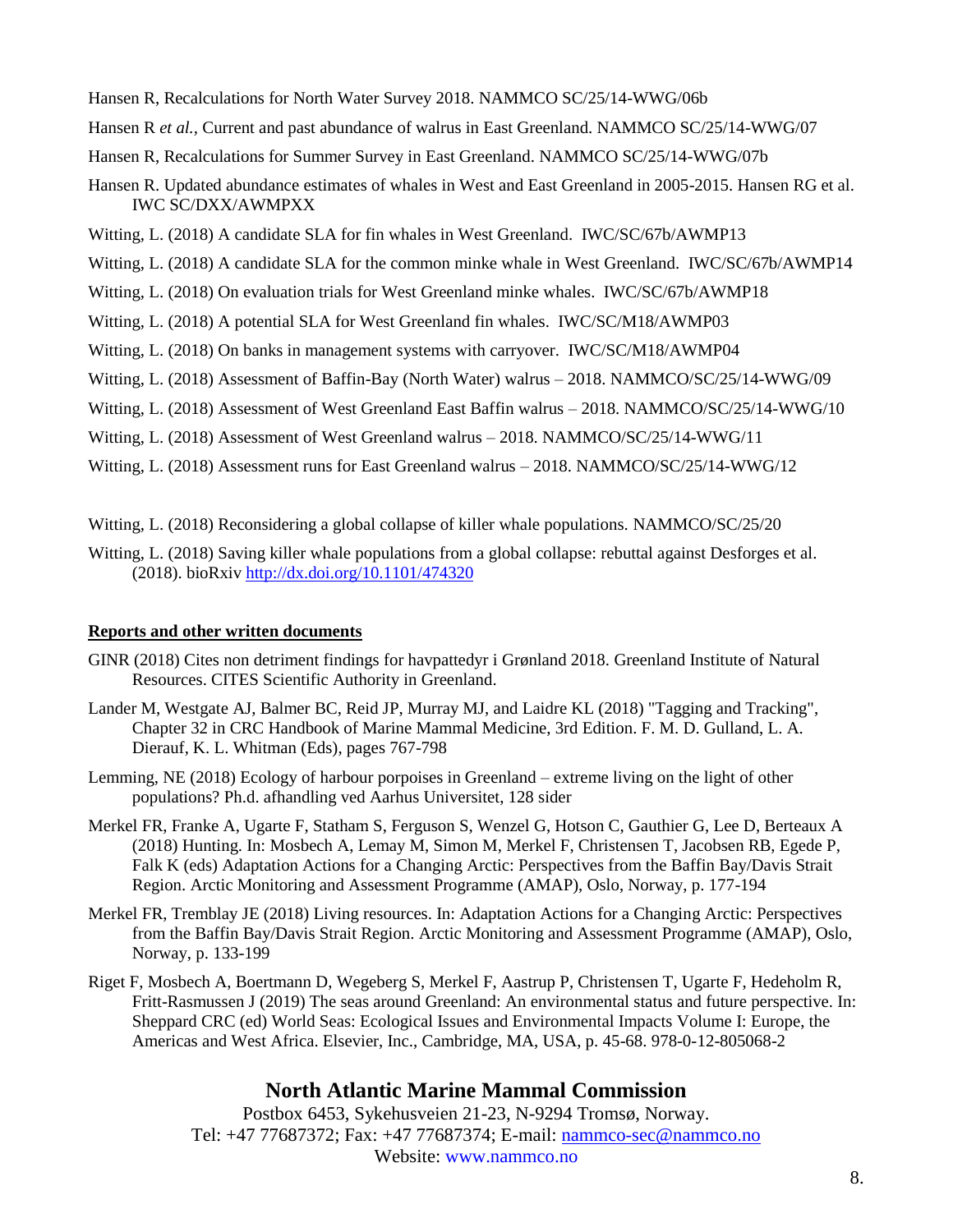NAMMCO (2018). Report of the 25th Scientific Committee Meeting, 13-16 November, Norway

- NAMMCO (2018) Report of the NAMMCO Scientific Working Group on Abundance Estimates. Available at https://nammco.no/topics/sc-working-group-reports/
- NAMMCO (2018) Report of the NAMMCO Scientific Working Group on Walrus, October 2018. Available at <https://nammco.no/topics/sc-working-group-reports/>
- NAMMCO (2018) Report of the NAMMCO Global Review of Monodontids. 13-16 March 2017, Hillerød, Denmark, Available at https://nammco.no/topics/sc-working-group-reports/
- Rosing-Asvid A, Dietz R (2018) Telemetry Tracking ringed seals from Northeast Greenland to describe their distribution in relation to future oil-exploration activities in the area. A study is under the Northeast Greenland Environmental background study program for the Strategic Environmental Impact Assessment.
- Rosing-Asvid A, Zinglersen K (2018) Telemetry tracking the first year of harp seal pups born in the Greenland Sea - To describe their distribution in relation to future oil-exploration activities in the area. A study is under the Northeast Greenland Environmental background study program for the Strategic Environmental Impact Assessment.

**North Atlantic Marine Mammal Commission** Postbox 6453, Sykehusveien 21-23, N-9294 Tromsø, Norway. Tel: +47 77687372; Fax: +47 77687374; E-mail: [nammco-sec@nammco.no](mailto:nammco-sec@nammco.no) Website: www.nammco.no